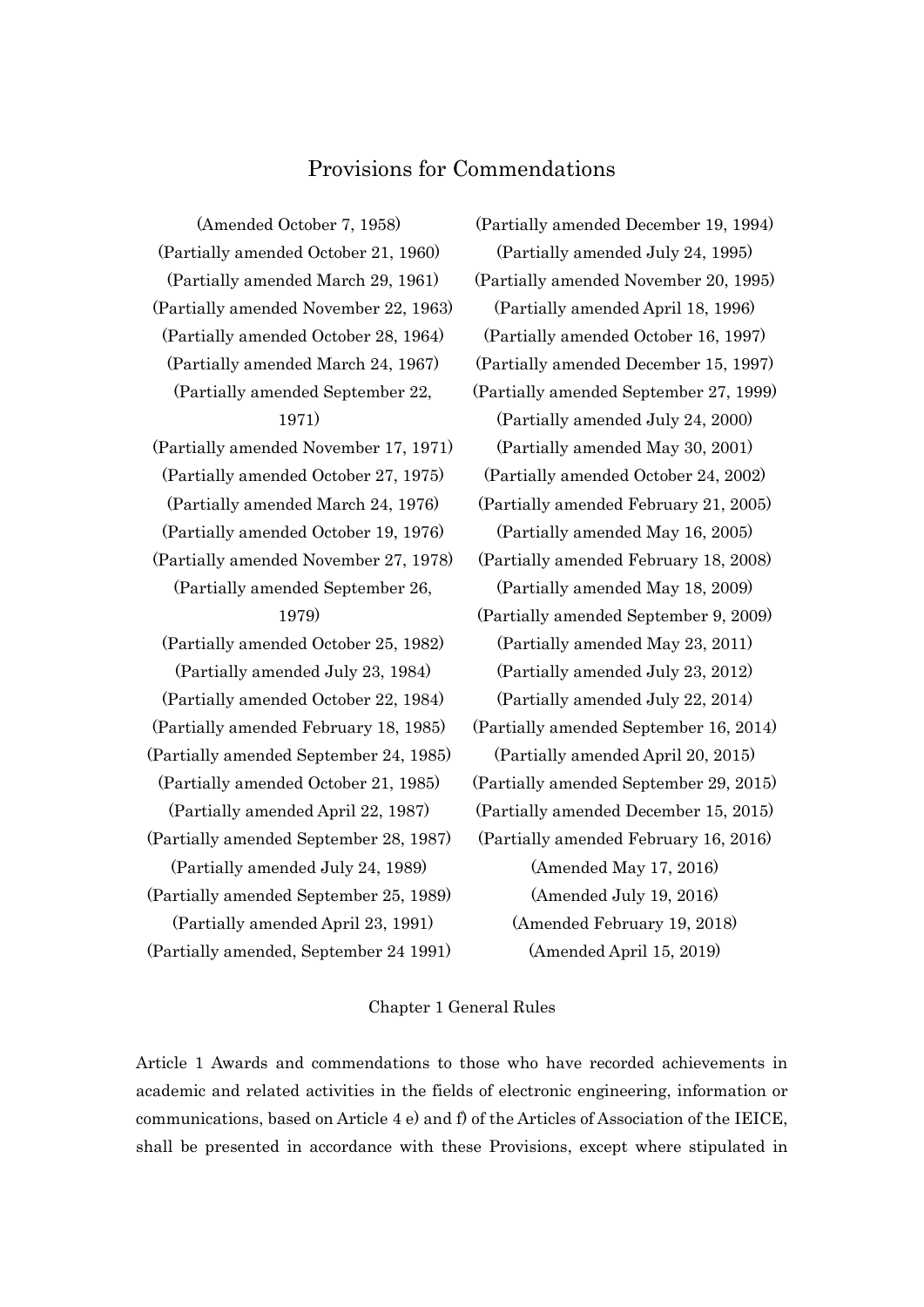Chapter 11 of the Regulations of the IEICE.

Article 2 Except for cases where the board of directors determines commendations for individual cases in accordance with Chapter 11 of the Regulations of the IEICE, the types of commendation shall be as follows:

- a) Distinguished Achievement and Contributions Award
- b) Achievement Award
- c) Best Paper Award
- d) IEICE paper of the year
- e) SUEMATSU-Yasuharu Award
- f) Young Researcher's Award
- g) Distinguished Educational Practitioners Award
- h) Distinguished Educational Service Award

Article 3 To select candidates for the commendations listed in Article 2, the IEICE shall set up a committee for each type of commendation and assign a chairperson to each committee.

Article 4 The Board of Directors shall determine the recipients of each commendation based on reports submitted by the committees described in Article 3.

Article 5 Commendations shall be presented at the General Assembly or other suitable forum.

Article 6 Following presentation of a commendation, as described in Article 5, the recipient's name and achievements shall be promptly published on the IEICE's website, in the Journals of the IEICE, etc.

Chapter 2 Distinguished Achievement and Contributions Award

Article 7 This award shall be presented, based on Article 47 of the Regulations of the IEICE, to those who have made outstanding contributions to the study of electronic engineering, information or communications, or related activities, and whose achievements are deemed to be outstanding. This award is generally presented to no more than five (5) recipients per year, selected from among those who have not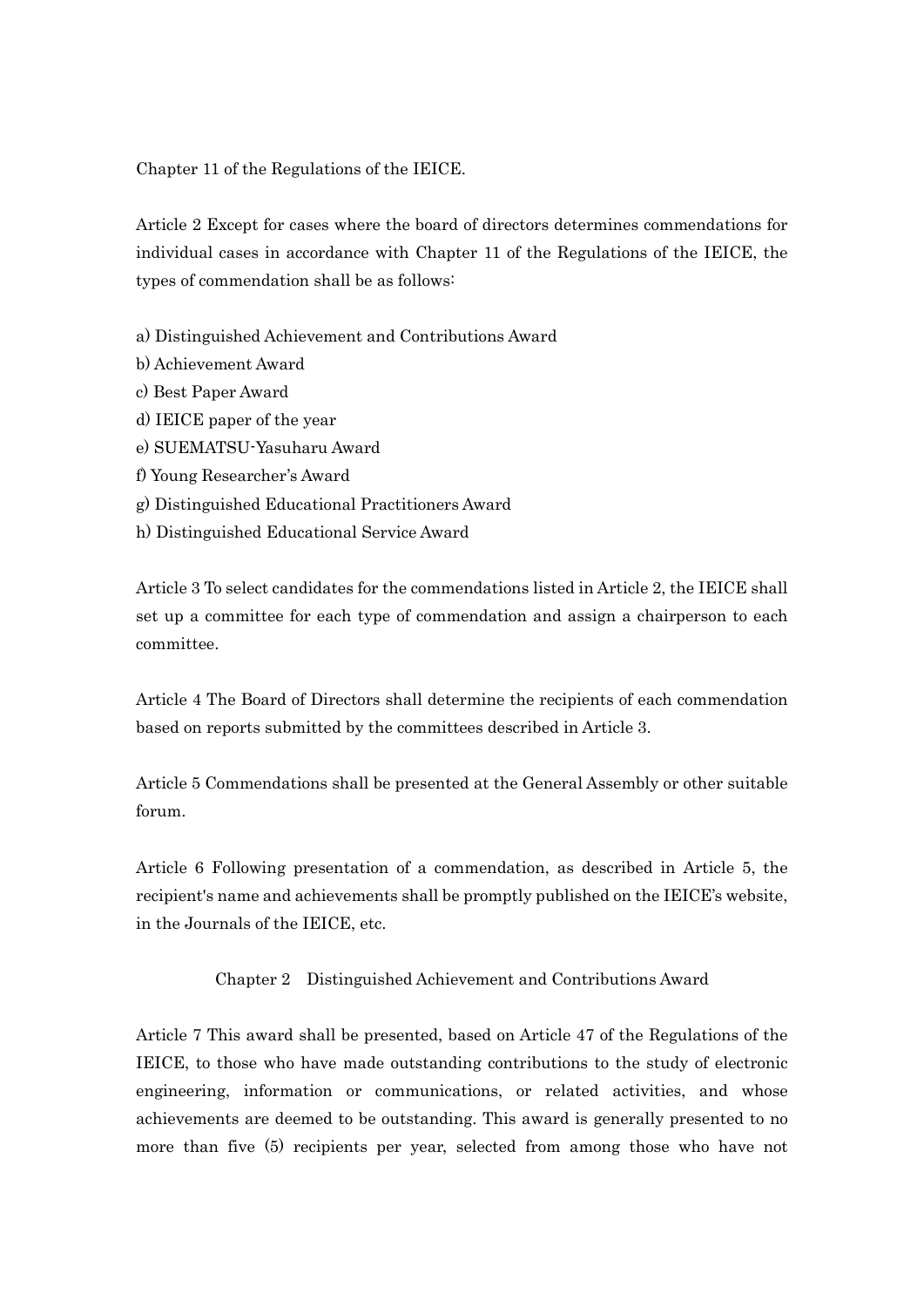previously received this award.

Article 8 The Distinguished Achievement and Contributions Award shall take the form of a certificate and a medal.

### Chapter 3 Achievement Award

Article 9 The Achievement Award shall be presented based on Article 47 of the Regulations of the IEICE for each item on the list below. About three (3) cases shall be selected for a) and b) below and no more than two (2) for c) below each year, and the Achievement Award shall be presented to those who have contributed to these cases. The award is presented to no more than three (3) recipients for a) an b) and, in principle, to one recipient for c) for each case.

- a) Fundamental research involving new inventions, theories, experiments, methods, etc. relating to electronic engineering, information or communications, the results of which have made a clear contribution to scholarship.
- b) Development, improvement or international standardization of new devices or methods relating to electronic engineering, information or communications, the results of which have been outstanding, with said achievements having come to light in recent years.
- c) Implementation of educational measures and policies, innovation in the area of educational practice (including development of new educational methods or materials), authoring of books, or dissemination of such information over many years that enhances the quality of education in the fields of electronic engineering, information, communications and related fields, the results of which have made a clear contribution to the development of human resources.

Article 10 The Achievement Award shall take the form of a certificate and a medal.

### Chapter 4 Best Paper Award

Article 11 The Best Paper Award shall be presented, based on Article 48 of the Regulations of the IEICE, to the authors of papers that have been published in IEICE Transactions and have been selected for displaying outstanding excellence.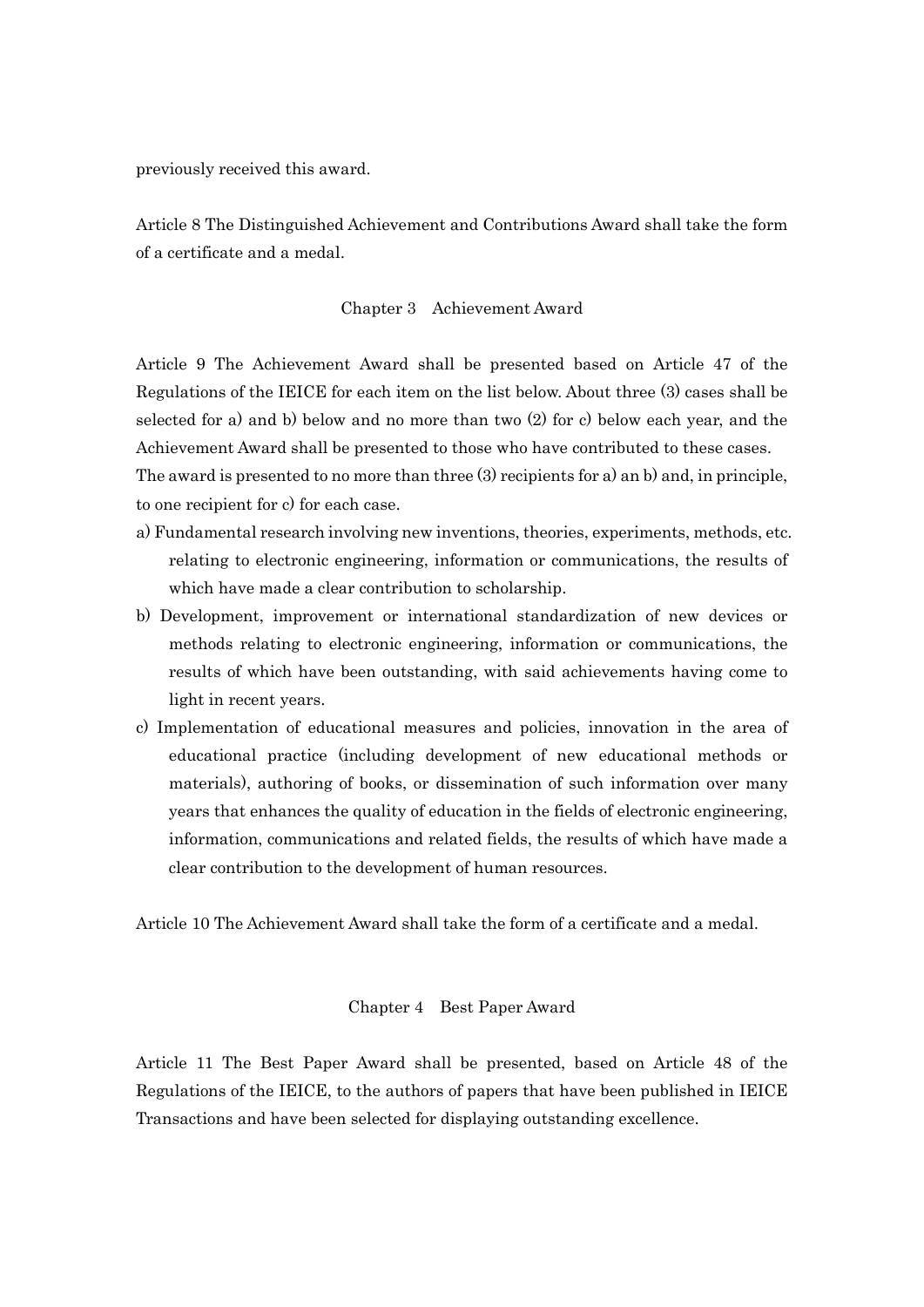Article 12 Each year, three (3) papers shall be selected from those published in the IEICE Transactions for each Society (or for each of Societies whose joint operation has been approved by the board of directors). This number may be changed where selection circumstances dictate.

Article 13 To be eligible for selection, papers must have been published between October two years before the year of the award and September in the year before the year of the award.

Article 14 In the case where a paper selected to receive an award is co-authored, all of authors shall be presented with the award.

Article 15 The Best Paper Award may be received on multiple occasions by the same author.

Article 16 The Best Paper Award shall take the form of a certificate, a medal, and a cash prize

2. The cash prize shall be 50,000 yen per paper.

### Chapter 5 IEICE paper of the year

Article 17 The IEICE paper of the year shall be presented to the author of the paper selected as being the most outstanding of those published in IEICE Transactions within the period specified in Article 13.

Article 18 Selection shall be made from among all papers selected to receive the Best Paper Award described in Chapter 4.

Article 19 This award shall take the form of a certificate.

Chapter 6 SUEMATSU-Yasuharu Award

Article 20 The SUEMATSU-Yasuharu Award shall be presented, based on Article 47 of the Regulations of the IEICE, to those who have made outstanding contributions to science, technology, standardization, etc. in the fields of electronics, information and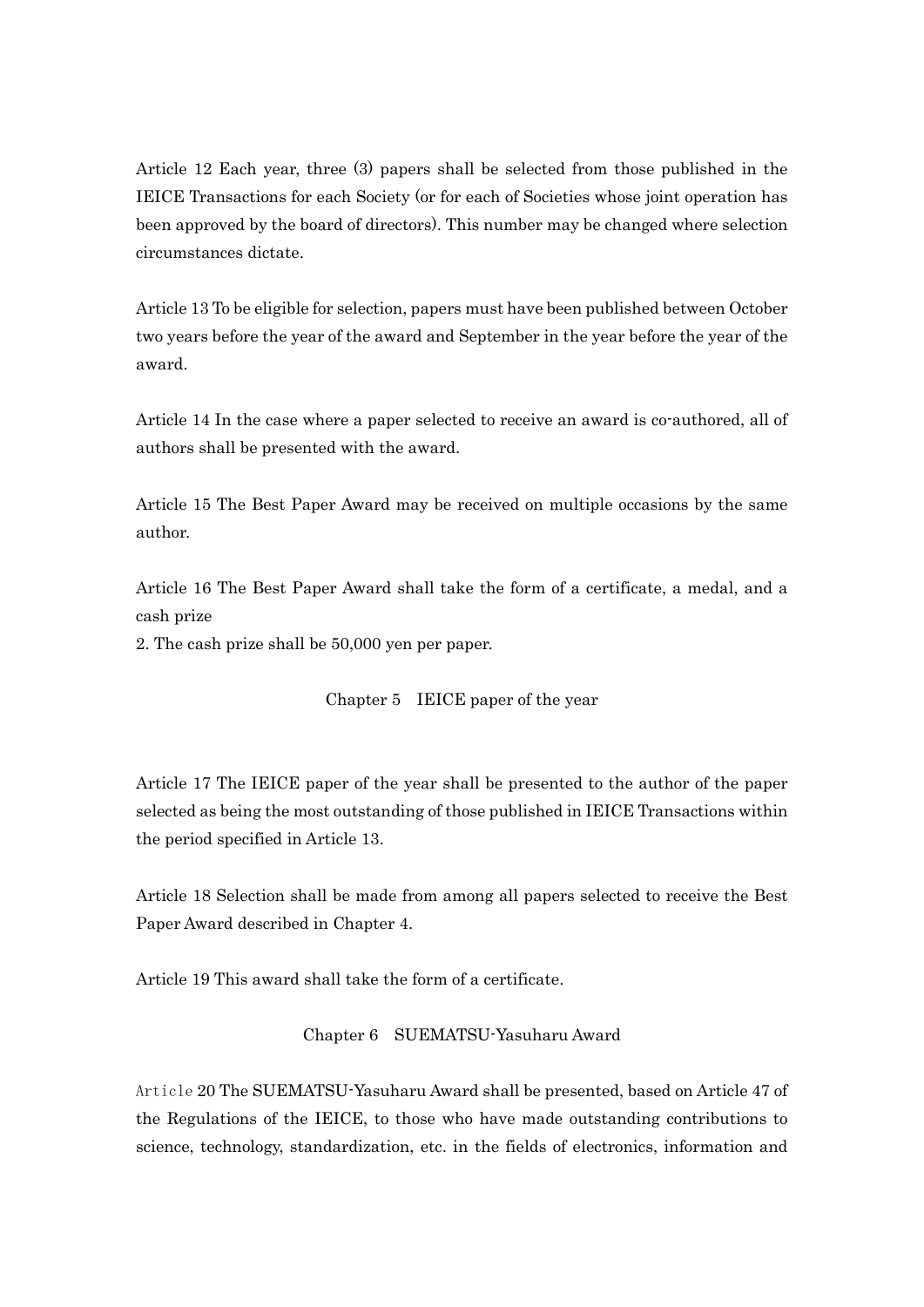communications, are expected to further advance or develop said endeavor, and fulfill all of the criteria below.

The award is presented to no more than three (3) recipients.

- a) The recipient must be younger than 40 on December 31 of the year of recommendation.
- b) The recipient must not have previously received this award.
	- 2. If there are multiple recipients, one shall be from academia and one from industry. The third recipient, if any, may be from either background.

Article 21 Candidates shall be publicly sought and recommended. Selfrecommendation shall not be allowed.

2. For each candidate, there shall be two persons who are members of the IEICE that make recommendations. At least one of them shall be affiliated with an organization different from that to which the candidate belongs.

Article 22 This award shall take the form of a certificate and a cash prize.

2. The cash prize shall be 100,000 yen per person.

### Chapter 7 Young Researcher's Award

Article 23 The Young Researcher's Award is awarded, based on Article 49 of the Resolutions of the IEICE, to promising, up-and-coming scientists and engineers, to promote the study of, and technology relating to, electronic engineering, information and communications.

Article 24 To be eligible for this award, a candidate will need to have presented an outstanding paper at the General Conference or at a Society conference and will meet all of the following criteria:

a) He/she must be younger than 33 years of age on December 31 of the year of the conference concerned.

b) He/she must have registered as a speaker when signing up for conference participation and have presented at said conference.

However, in the event that said conference is not held and no presentations are made due to a natural disaster, etc., the Young Researcher's Award Committee and the Awards Committee may by mutual consent select recipients who have not presented at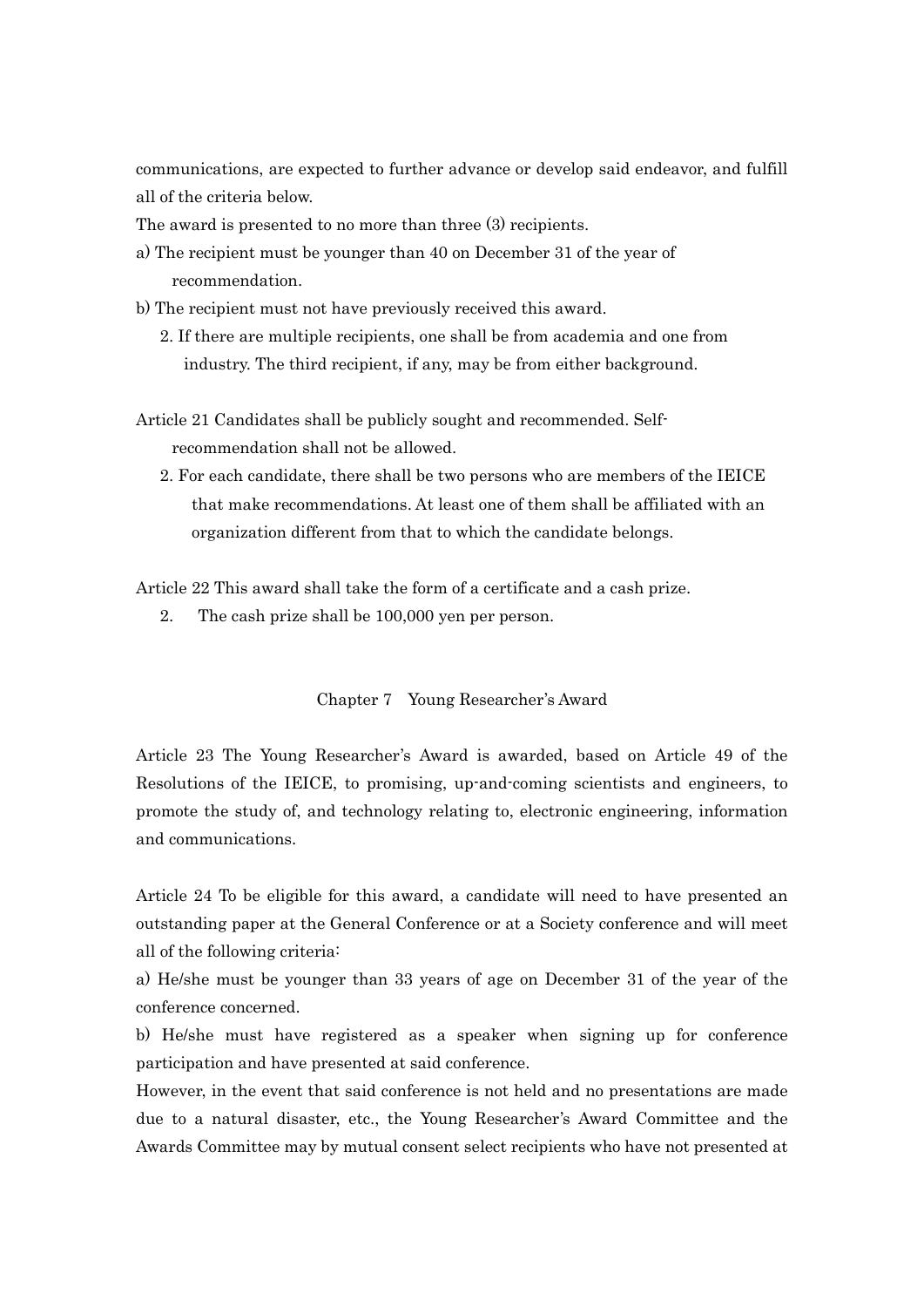said conference.

c) A recipient must not have previously received this award.

Article 25 Papers presented at the General Conference and the respective Society conference symposia shall be regarded as being equivalent to dissertations.

Article 26 The selection described in Article 24 shall be carried out once a year, promptly after the conclusion of the relevant conference (General, or of the relevant Society.)

Article 27 The number of recipients of this award shall represent no more than 1.5 percent of papers presented at the conference of each Society (or for each of jointly operated Societies where joint operation of multiple Societies has been approved by the board of directors), as classified by the Program Organizing Committee in the year concerned.

Article 28 This award shall take the form of a certificate, a medal, and a cash prize. 2. The cash prize shall be 20,000 yen per person.

## Chapter 8 Distinguished Educational Practitioners Award

- Article 29 The Distinguished Educational Practitioners Award shall be presented, based on Article 47 of the Regulations of the IEICE, to those who have distinguished themselves as innovators in educational practice (at the IEICE, educational institutions or corporations) in the fields of electronics, information communications and related fields, and have thereby made outstanding contributions to the progress in education in these fields. The award is presented to no more than three (3) recipients.
- Article 30 Achievements that would make potential candidates eligible for selection for this award shall be publicly sought and recommended. Self-recommendation shall not be allowed.
	- 2. Those making recommendations shall be members of the IEICE.

3. The achievement that would make a potential candidate eligible for selection for this award shall have been made in the last 10 years.

4. If the achievement that would make a potential candidate eligible for selection for this award was made by a group of people, the individual who has made the greatest contribution to the achievement shall be the recipient of the award.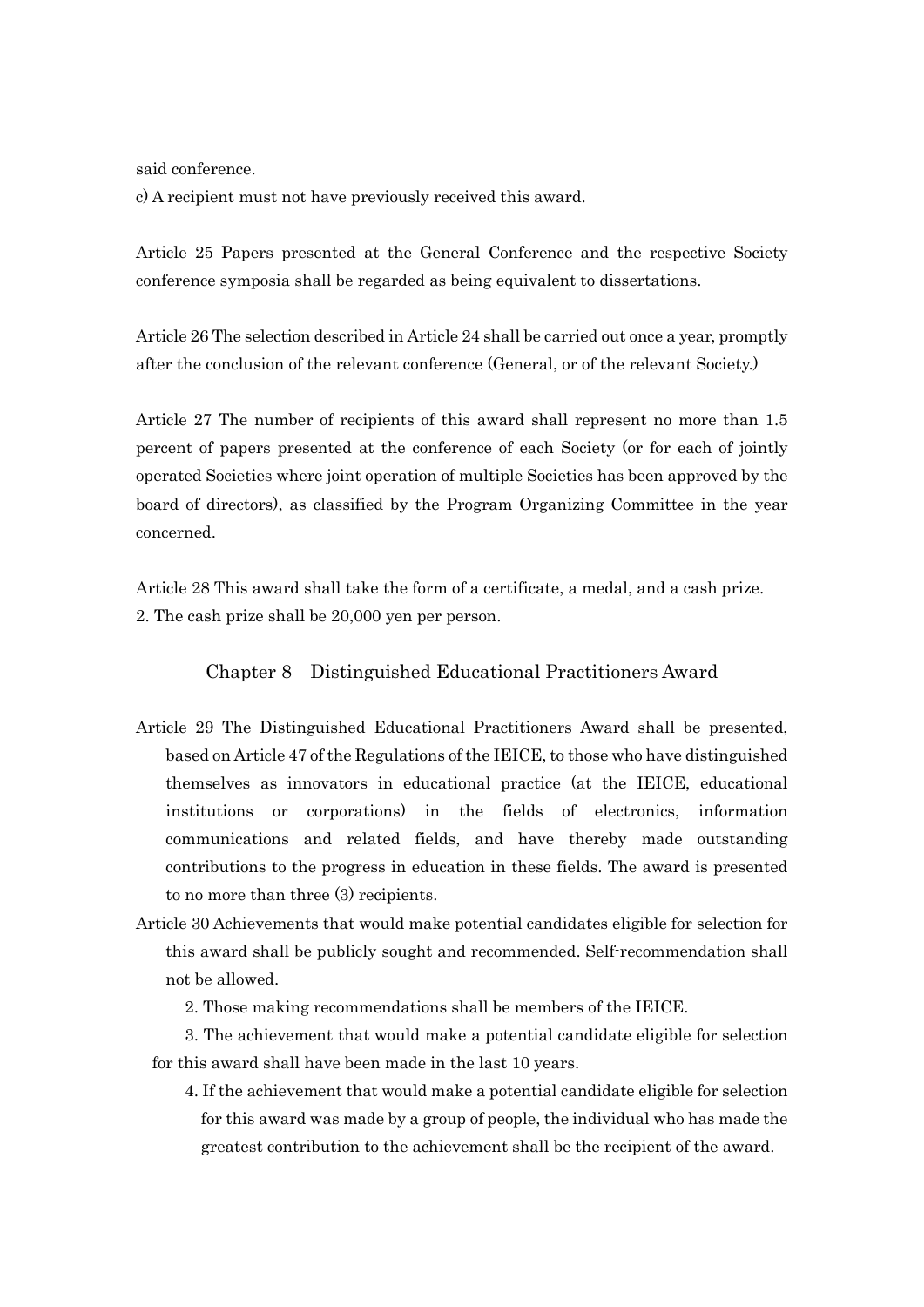5. The Distinguished Educational Practitioners Award cannot be presented twice or more for the same achievement.

Article 31 This award shall take the form of a certificate and a medal.

# Chapter 9 Distinguished Educational Service Award

Article 32 The Distinguished Educational Service Award shall be presented, based on Article 47 of the Regulations of the IEICE, to those who have distinguished themselves in services to an education-related organizational activity of the IEICE. The award is presented to no more than ten (3) recipients per year.

Article 33 Candidates shall be recommended by the leader of the IEICE organization in which such services were rendered.

2. The service that would make a potential candidate eligible for selection for this award shall have continued, in principle, for three or more years.

3. The Distinguished Educational Service Award cannot be presented twice or more to the same individual for the same organizational activity. Article 34 This award shall take the form of a certificate.

### Chapter 10 Selection Committees for Commendations

Article 35 The commendation selection committees under the control of the Board of Directors, as stipulated in Article 3, shall include the Distinguished Achievement and Contributions Award Committee, the Achievement Award Committee, the Best Paper Award Committee, the SUEMATSU-Yasuharu Award Committee, the Young Researcher's Award Committee, and the Educational Award Committee, making a total of six (6) committees. The commendation selection committees for the awards of the various societies shall include the Best Paper Award Selection Committee and the Young Researcher's Award Selection Committee, making a total of two (2) committees. The establishment of Society selection committees and any aspects that are not stipulated in these provisions shall follow separately stipulated selection procedures.

2. The Distinguished Achievement and Contributions Award and Achievement Award Committees may convene together, as may the Best Paper Award and Young Researcher's Award Committees. The Distinguished Achievement and Contributions Award Committee and the Achievement Award Committee shall be formed every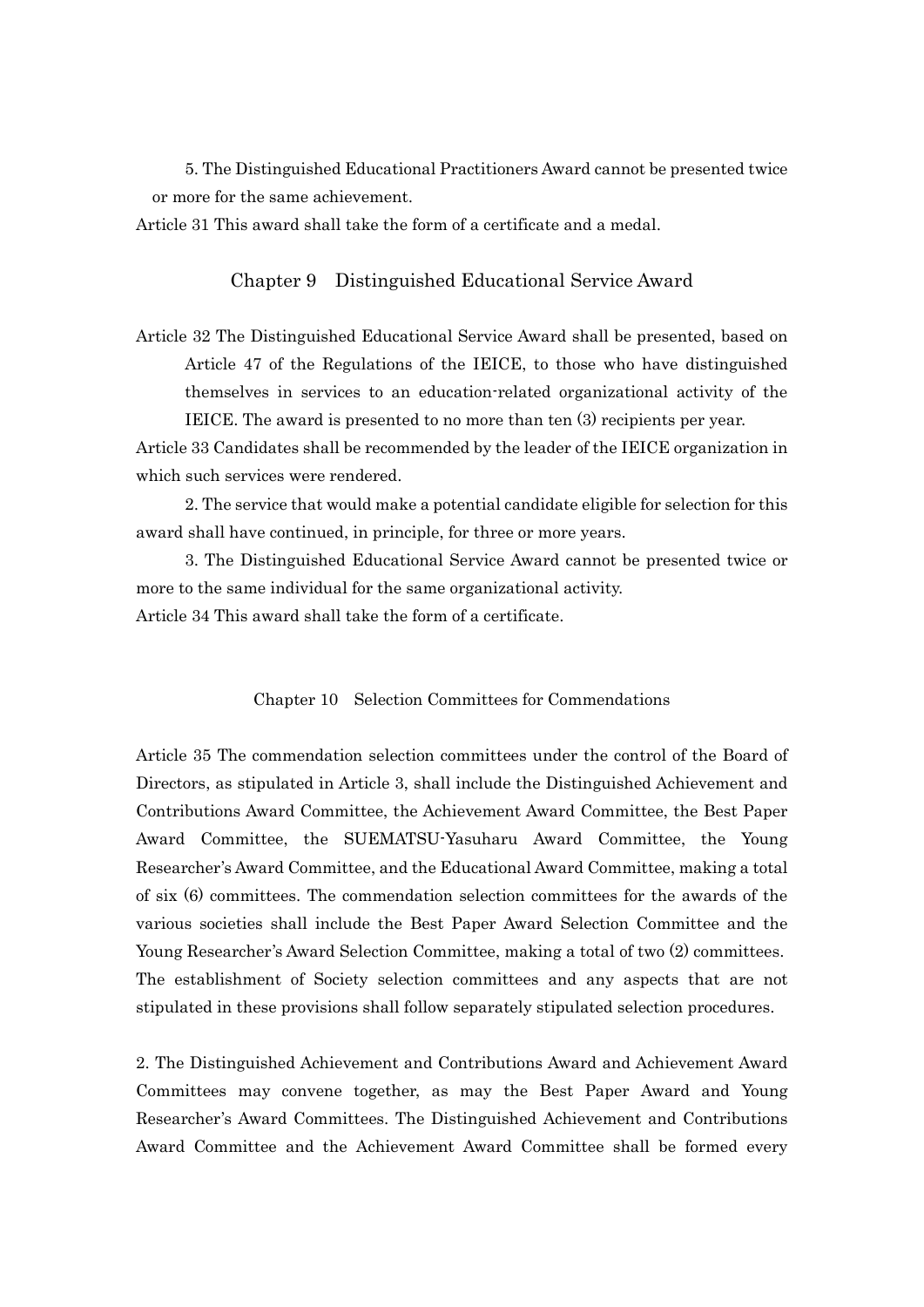October, and the Best Paper Award, Young Researcher's Award Committees and Educational Award Committee shall be formed immediately after the end of the General Meeting for the year concerned.

3. The Selection Committee shall double as the SUEMATSU-Yasuharu Award Committee. The annual activity of the SUEMATSU-Yasuharu Award Committee shall start in October. It shall cease to exist in accordance with Article 37.

4. The Distinguished Achievement and Contributions Award Committee shall select candidates for the Distinguished Achievement and Contributions Award.

5. The Achievement Award Committee shall select candidates for the Achievement Award.

6. The Best Paper Award Committee shall give final approval to papers selected by each Society as candidates for the Best Paper Award and shall select candidate papers for the IEICE paper of the year.

6.2 The Best Paper Award Selection Committees of each Society shall select candidate papers for the Best Paper Award and shall report their decisions to the Best Paper Award Committee.

7. The SUEMATSU-Yasuharu Award Committee shall select candidates for the SUEMATSU-Yasuharu Award.

8. The Young Researcher's Award Committee shall give final approval of candidates for the Young Researcher's Award forwarded by the Societies and shall adjust the number of candidates to ensure that candidate numbers are balanced across the different Societies.

8.2 The Young Researcher's Award Selection Committee for each Society shall select candidates for the Young Researcher's Award and shall report its decision to the Young Researcher's Award Committee.

9. The Educational Award Committee selects candidates for the Distinguished Educational Practitioners Award, and makes selection and adjustment of the number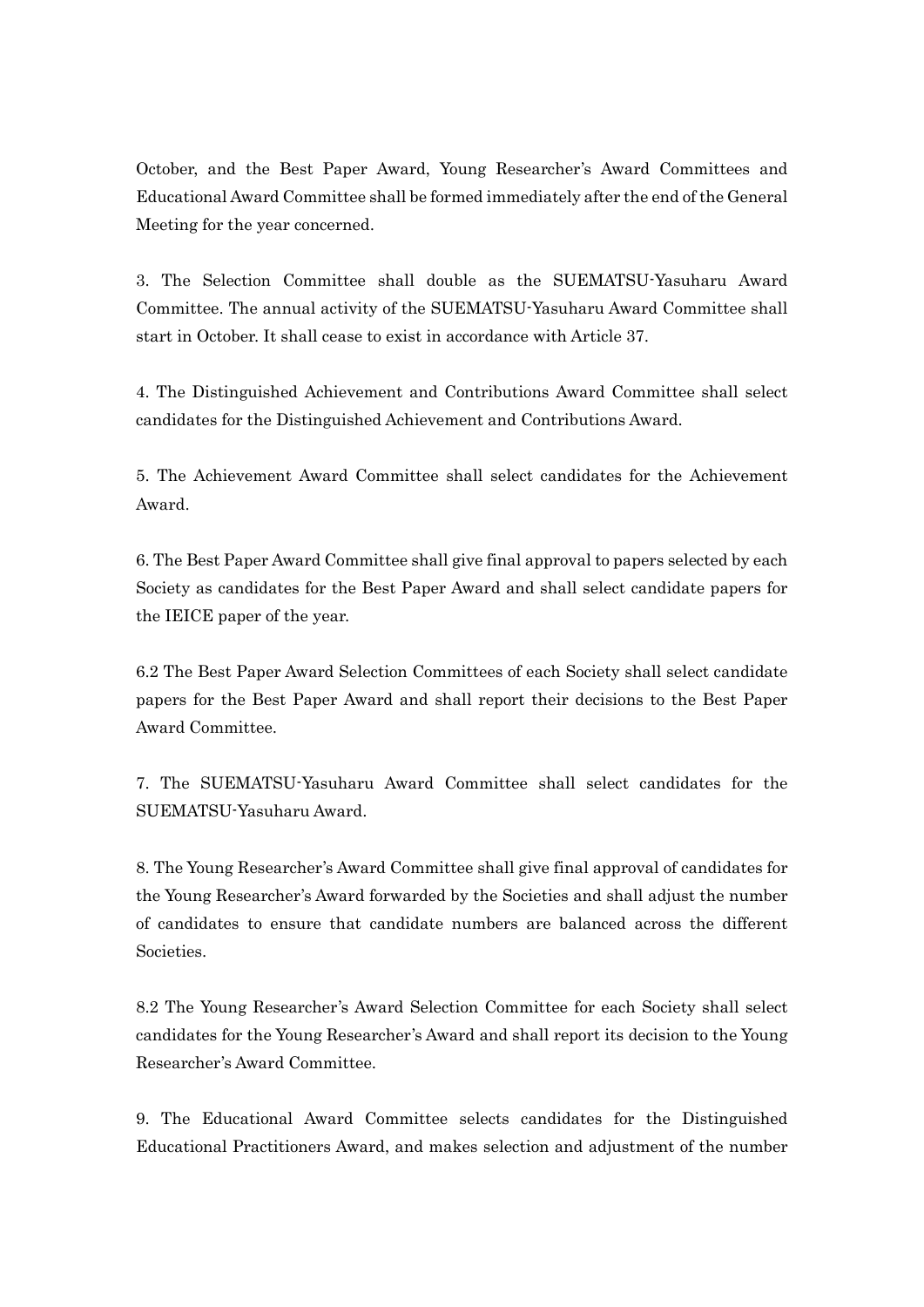of candidates for the Distinguished Educational Service Award.

Article 36 The committees described in Article 35 shall, in principle, be chaired by the following individuals:

a) The Distinguished Achievement and Contributions Award Committee and the Achievement Award Committee: Vice President-Elect (in charge of enhancing technological activities).

b) The Best Paper Award Committee and the Young Researcher's Award Committee: director-elect of general affairs.

c) The SUEMATSU-Yasuharu Award Committee: Chairperson of the Selection Committee.

d) The Educational Award Committee: Chairperson of the Service Committee.

2. The chairperson shall convene the committee and preside over committee duties.

3. A vice chairperson shall be established in the Distinguished Achievement and Contributions Award Committee and the Achievement Award Committee. The Vice President-Elect (in charge of enhancing technological activities) shall assume this post. In the event that the chairpersonship is vacant or the chairperson is unavailable due to unforeseen circumstances, the vice chairperson shall convene the committee and preside over committee duties.

Article 37 The members of the committees described in Article 35 (excluding the SUEMATSU-Yasuharu Award Committee) shall be appointed by the President on the recommendation of the chairpersons of the respective committees and by approval of the Board of Directors.

Article 38 A small number of secretaries shall be appointed to each of the committees described in Article 35 (excluding the SUEMATSU-Yasuharu Award Committee).

2. Secretaries are appointed by the chairperson from among the committee members.

3. Secretaries shall manage committee duties under the direction of the chairperson.

4. In the event that the chairpersonship is vacant or the chairperson is unavailable due to unforeseen circumstances or, in the case where vice-chairpersonship is established, both the chairpersonship and the vice chairpersonship are vacant or neither the chairperson nor vice chairperson is available due to unforeseen circumstances, secretaries shall convene the committee and preside over committee duties.

Article 39 The Distinguished Achievement and Contributions Award Committee and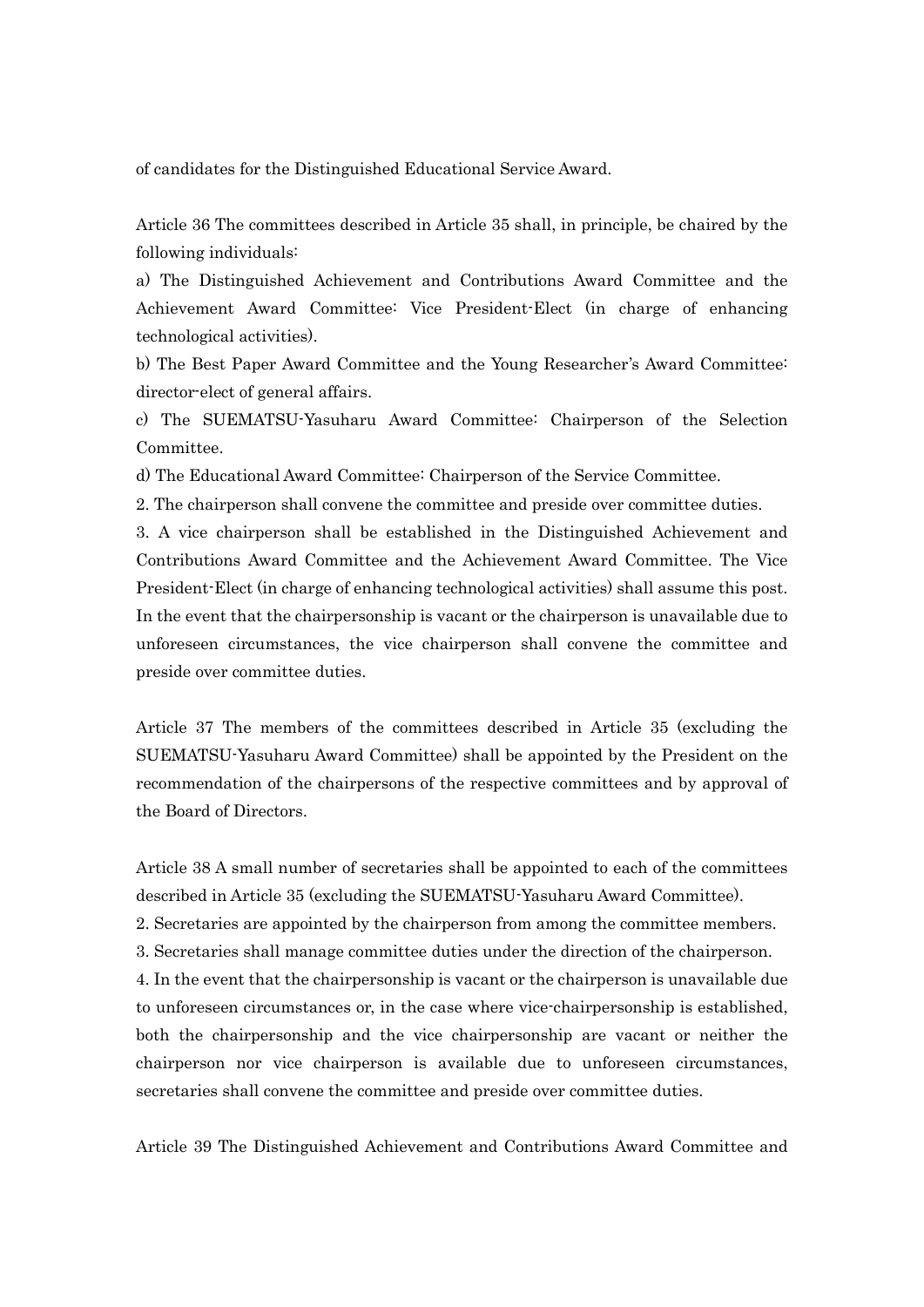the Achievement Award Committee shall comprise a chairperson, a vice chairperson, two directors of general affairs, and two members selected by each Society, making a total of twelve (12) members. In addition to these members, voting members, who shall exercise only the right to recommend candidates and the right to vote, shall be appointed.

2. To avoid imbalance in the organizations with which the members are affiliated, members shall be selected by Societies as follows:

a) Each Society shall select three (3) candidates who are affiliated with different organizations and not with any of the organizations with which the chairperson and the directors of general affairs are affiliated, and shall submit these names to the chairperson with priorities assigned to them.

b) The chairperson shall select two candidates after making as much effort as possible to avoid having multiple members selected from the same organization.

3. The voting members shall be a vice president; director of finance; director of journal and transactions; director of conferences, student activities and education; director of international coordination and publishing; director of publications; director of the strategic planning committee; director of standard activities; the presidents of the Societies; the presidents-elect of the Societies; and members selected from various specialist fields. There shall be no more than forty (40) members. The chairperson and the vice chairperson shall not be voting members.

Article 40 The Best Paper Award Committee and the Young Researcher's Award Committee shall comprise a chairperson; previous director of general affairs; director of publications; two directors of journals and transactions; the chairperson of the Best Paper Award Selection Committee for each Society; and the chairperson of the Young Researcher's Award Selection Committee for each Society, making a total of 13 members (since there are four Societies). In addition to these members, voting members shall exercise only the right to vote for the selection of the IEICE paper of the year.

2. The voting members shall be as follows:

a) The editor of the Journal of the IEICE, editor-in-chief, IEICE Transactions (Japanese edition); editor-in-chief, IEICE Transactions (English edition); and the vice-chairperson and secretaries of the same.

b) Those who retired from any of the above offices no later than three years previously. c) Those who have retired from the offices of director of journal and transactions, or chairpersons of the Best Paper Award Committees for each Society no later than three years previously.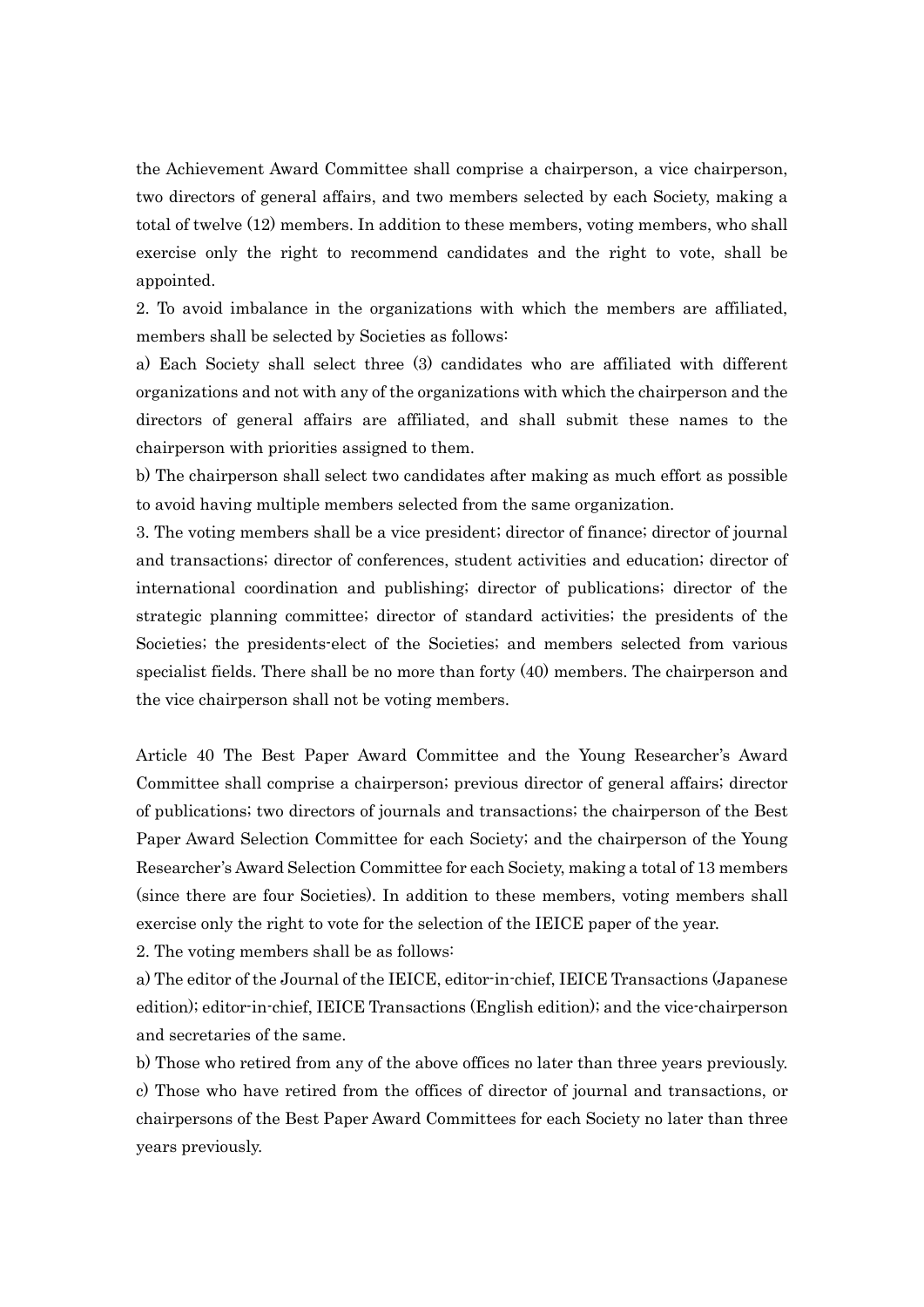3. Voting members and deliberating members shall each be entitled to one vote for the IEICE paper of the year. Note that the chairpersons of the Young Researcher's Award Selection Committees for the Societies are excluded.

Article 41 The Educational Award Committee shall comprise a chairperson, the chairperson of the Accreditation Policy Council, the chairperson of the Textbooks Advisory Committee, and other members selected by the chairperson of the Educational Awarded Committee. There shall be no more than ten (10) members.

Article 42 Selection of individuals and papers for commendations by selection committees shall be carried out in accordance with the selection procedures stipulated elsewhere.

2. Any resolution of selection committees shall be adopted, except where stipulated otherwise elsewhere, upon the presence of a majority of committee members (including chairperson, vice chairperson and secretaries) and upon approval by a majority of those present, excluding those members who have special interests in the resolution and so who do not take part in this approval process.

3. The selection procedures for the selection committees of a particular Society shall be determined by the president of that Society.

Article 43 The committee chairperson shall report the names of candidates for commendations selected by way of the procedure described in Paragraph 1 of Article 35 to the Board of Directors.

Article 44 The committee shall be dissolved once the decision described in Article 4 has been reached.

### Chapter 11 Finances

Article 45 Expenses incurred in the presentation of the Distinguished Achievement and Contributions Award, Achievement Award, Best Paper Award, SUEMATSU-Yasuharu Award, Young Researcher's Award, Distinguished Educational Practitioners Award and Distinguished Educational Service Award shall be drawn from the commendation expenses of the basic accounts.

2. Expenses incurred in the presentation of the IEICE paper of the year shall be drawn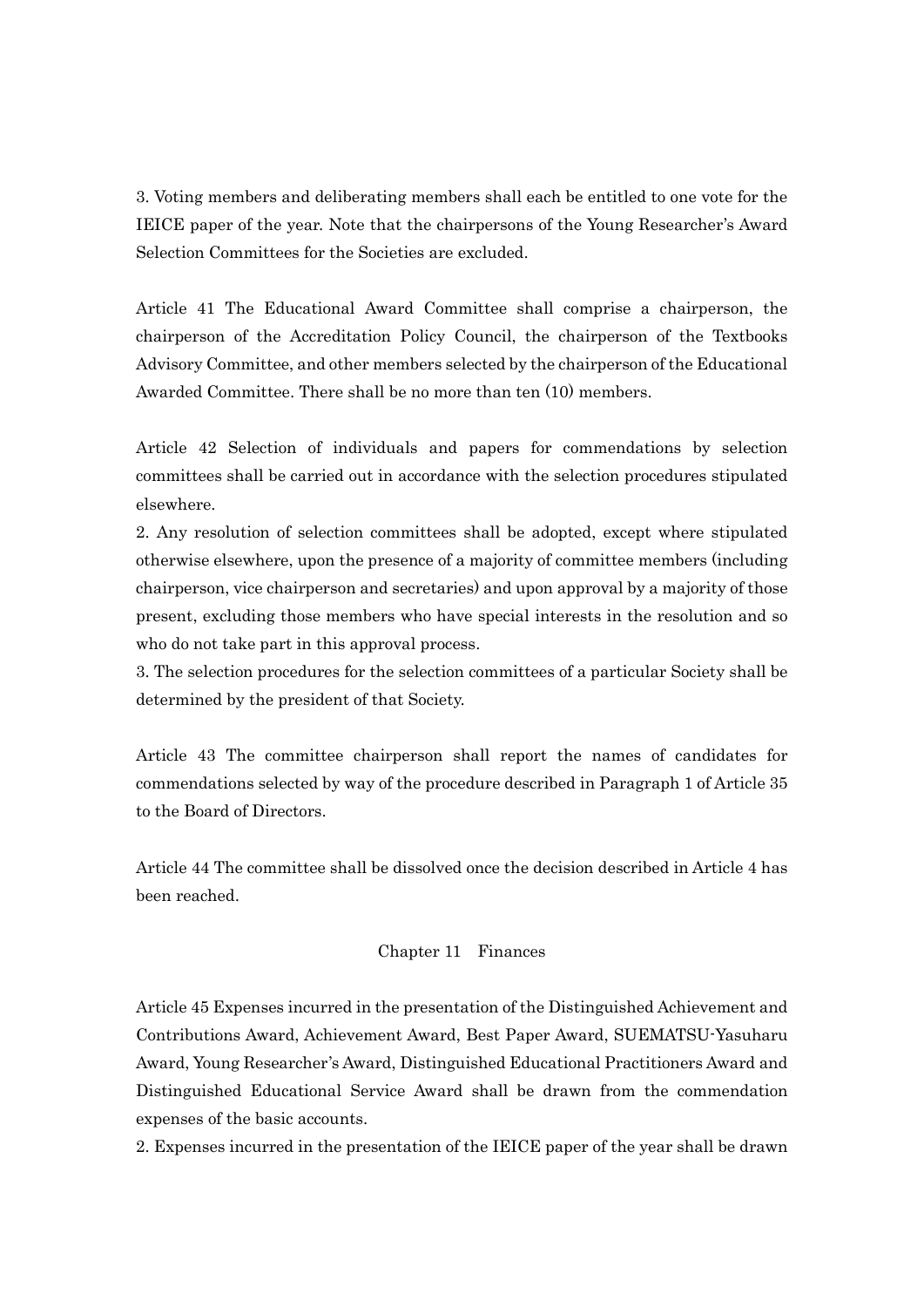from the commendation expenses of the basic accounts.

### Chapter 12 Supplementary Provisions

Article 46 Any change to these provisions or to the procedures described in Article 42 requires the approval of the Board of Directors.

- Article 47 For Societies whose joint operation has been approved by the board of directors, the provisions relating to societies in Articles 35, 39, 40 and 42 apply to each of the jointly operating Societies.
	- 2. For Societies to which the above provision applies, the provisions relating to the president and president-elect of a society apply to the president and president-elect of the society that has had its right to elect a director approved by the board of directors.

Additional Provision: The revisions to these provisions shall take effect on March 14, 2011 (2011 General Conference).

Additional Provision: The revisions to these provisions shall take effect on July 23, 2012. Additional Provision: The revisions to these provisions on July 22, 2014 shall take effect on the same day.

Additional Provision: The revisions to these provisions on September 16, 2014 shall take effect on the same day.

Additional Provision: The revisions to these provisions on April 20, 2015 shall take effect on the same day.

Additional Provision: The revisions to these provisions on September 29, 2015 shall take effect on the same day.

Additional Provision: The revisions to these provisions on December 15, 2015 shall take effect on the same day.

Additional Provision: The revisions to these provisions on February 16, 2016 shall take effect on the same day.

Additional Provision: The revisions to these provisions on May 17, 2016 shall take effect on the same day.

Additional Provision: The revisions to these provisions on July 19, 2016 shall take effect on the same day.

Additional Provision: The revisions to these provisions on February 19, 2018 (regarding the IEICE paper of the year) shall take effect from the selection of the IEICE paper of